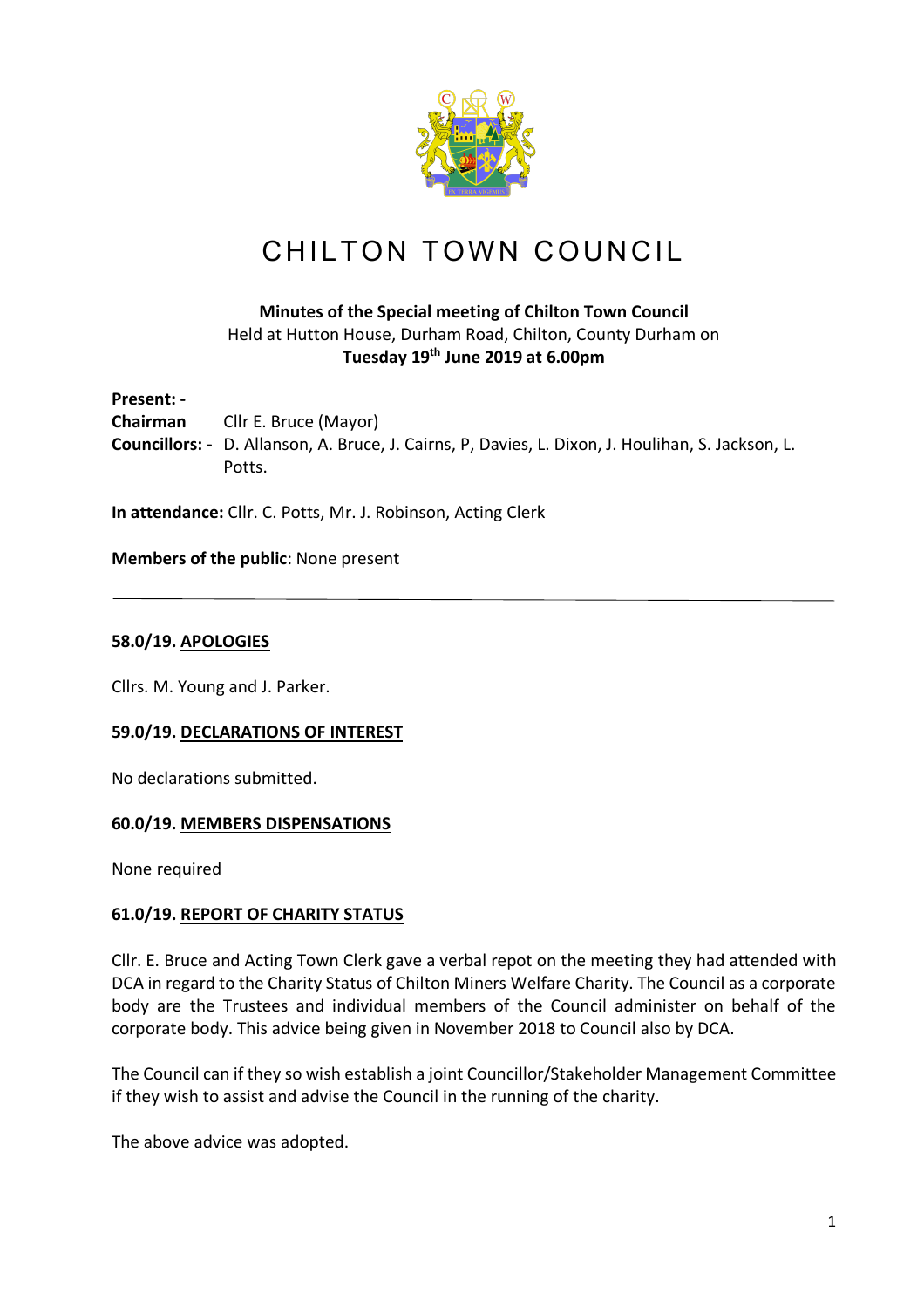# **62.0/19. MINERS WELFARE MANAGEMENT COMMITTEE**

Taking the above advice into consideration and discussion on the issues it was **Resolved: -** on a proposal by Cllr. E. Bruce and seconded Cllr. J. Cairns that a Management Committee be established. This was carried.

# **63.0/19. ELECTION OF CHAIRMAN**

Cllr. S. Jackson proposed Cllr. L. Potts seconded, and agreed Cllr. J. Cairns be elected as Chairman.

## **64.0/19. ELECTION OF VICE CHAIRMAN**

It was agreed to leave this appointment to the first meeting of the Management Committee.

## **65.0/19. MEMBERSHIP OF MANAGEMENT COMMITTEE**

**Resolved**: - proposal by Cllr. S. Jackson and seconded L. Potts that the committee be 8 members, 5 Town Councillors and 3 stakeholders. This was carried.

Cllrs. J. Houlihan, J. Cairns, L. Potts, S. Jackson E. Bruce to represent Council. However, as per constitution all members of Council may attend as observers. In regard to stakeholders, agreed Friends of Park be an automatic member, remaining 2 places to be offered by Acting Clerk to stakeholders.

### **66.0/19. TERMS OF REFERENCE**

**Resolved: -** On a proposal by Cllr. S. Jackson and seconded by Cllr. L. Potts that the Committee at their first meeting consider this matter and report back to Full Council for endorsement.

# **67.0/19. ANNUAL RETURN TO CHARITY COMMISSION**

Now Annual Accounts have been adopted it was agreed Council submit return.

# **68.0/19. HEMPSON**

It was agreed Hempson's be advised of the current arrangements and seek clarification of current situation regarding the issues they are dealing with on behalf of Trustee.

#### **69.0/19. SAFEGUARDING TRAINING/ROLES OF COMMITTEE MEMBERS**

**Resolved**: - To accept the DCA quote for both sets of training. All members of Council as well as Tennis/Croquet representatives be invited to attend.

# **70/19 .S.E. LANDSCAPING**

It was agreed to invite them to the first meeting of the new Management Committee to explain to members the role they play and areas of work they undertake.